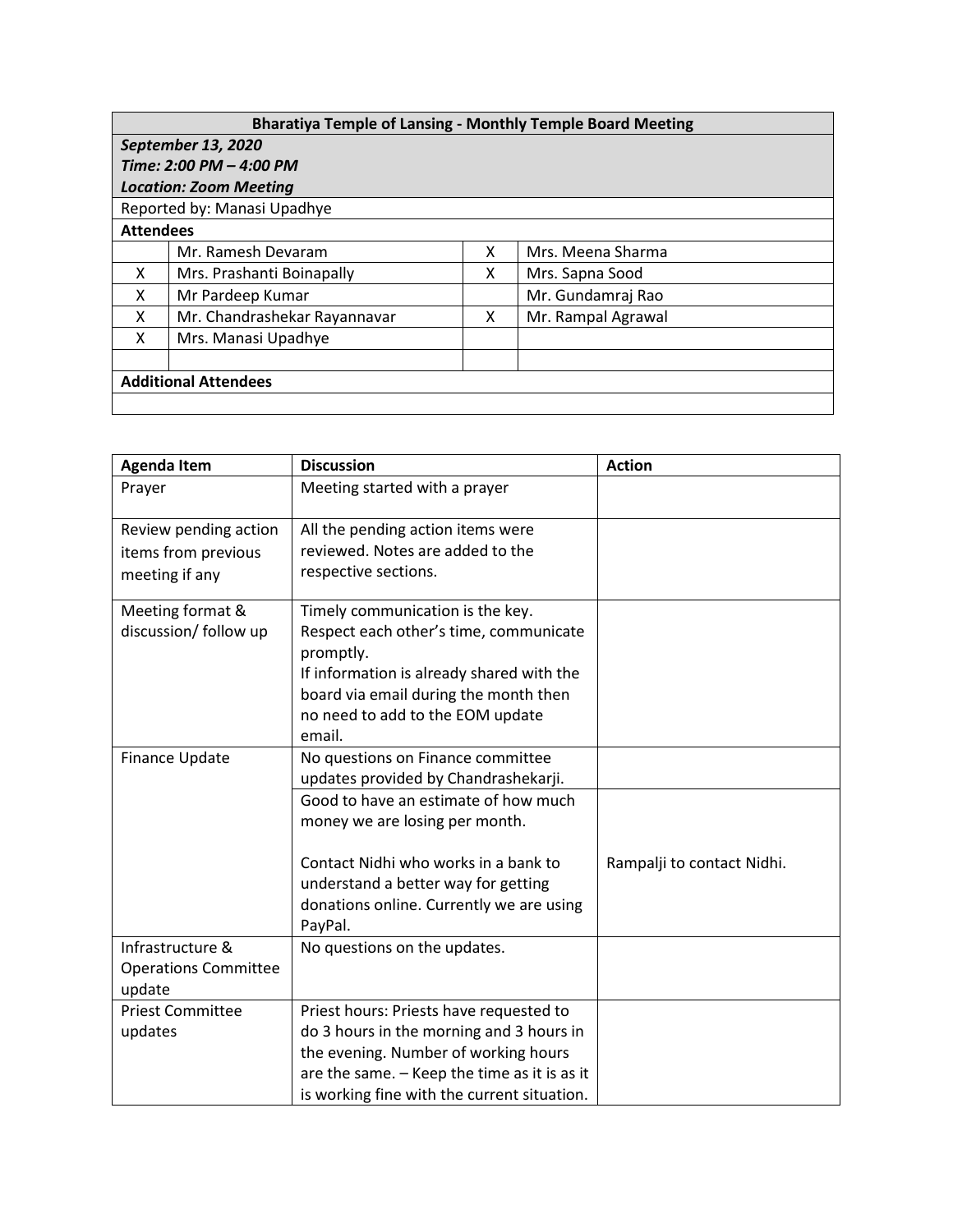|                           | Outside puja: Are we planning to include                                         |                                |
|---------------------------|----------------------------------------------------------------------------------|--------------------------------|
|                           | more pujas to our limited categories of                                          |                                |
|                           | external pujas - Safety first, so no change                                      |                                |
|                           | for now. - Bhoomi Puja, Wedding, Death                                           |                                |
|                           | related activities. No yearly Shradhha, no                                       |                                |
|                           | gruh pravesh.                                                                    |                                |
|                           |                                                                                  |                                |
|                           | Communicate requests from Shastriji -<br>Can we switch off the 'Open' sign? - Ok |                                |
|                           | to switch off.                                                                   |                                |
|                           | Priests are informed to call 911 if                                              |                                |
|                           | there is a need.                                                                 |                                |
|                           | There is a book with actions to be<br>$\overline{\phantom{a}}$                   |                                |
|                           |                                                                                  |                                |
|                           | taken in case of different emergency<br>situation.                               |                                |
|                           |                                                                                  |                                |
|                           | Good to have a WhatsApp group<br>$\overline{\phantom{a}}$                        | Prashanti to make a group.     |
|                           | with Chair, Co-chair and                                                         |                                |
|                           | Maintenance committee chair.                                                     |                                |
|                           |                                                                                  |                                |
|                           | Add a display in the front lobby and a<br>$\overline{\phantom{a}}$               | Pardeepji will get the cost    |
|                           | door buzzer -                                                                    | estimate and communicate to    |
|                           |                                                                                  | the board.                     |
|                           |                                                                                  |                                |
|                           | Priest committee will work on the priest                                         | Board Members - suggestions if |
|                           | contract.                                                                        | any share by Wednesday -       |
|                           |                                                                                  | September 16.                  |
|                           |                                                                                  |                                |
|                           | Bonus will be given only for Diwali during                                       |                                |
|                           | this year due to lack of funds.                                                  |                                |
| <b>Religious Events</b>   | No questions on updates shared by                                                |                                |
| <b>Committee Updates</b>  | Meenaji.                                                                         |                                |
|                           | Navaratri -> get inputs from the                                                 |                                |
|                           | Coordinators for conducting the event.                                           |                                |
|                           | Criteria for recognizing the devotees.                                           | Discuss in next meeting.       |
|                           |                                                                                  |                                |
|                           | Puja committee to inform the event                                               |                                |
|                           | coordinators, to contact Outreach                                                |                                |
|                           | Committee Chair at least two weeks prior                                         |                                |
|                           | to event day if they need a live telecast                                        |                                |
| <b>Community Outreach</b> | No questions on the updates given by                                             |                                |
| <b>Committee Updates</b>  | the outreach committee.                                                          |                                |
|                           |                                                                                  |                                |
|                           | Kalyanam group - ok to send a packet                                             |                                |
|                           | with haldi, Kumkum -> Packets will be                                            |                                |
|                           | prepared by the coordinators.                                                    |                                |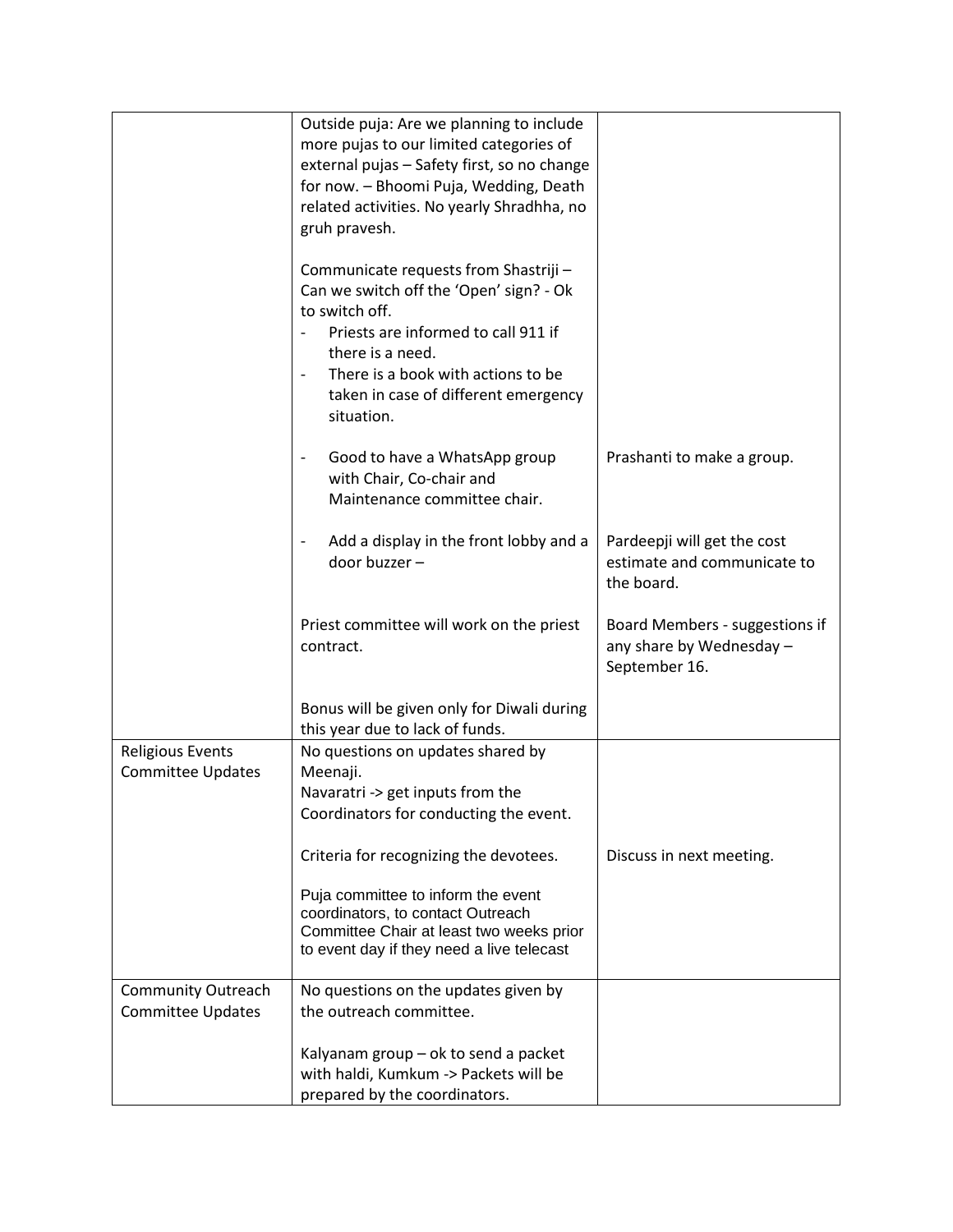|                                  | Live telecast $-$ guideline $\rightarrow$ ok to show<br>more of the temple. Prashanti to provide<br>guidance to the priests.                                                                                                                                                                                                                                                                                                                                                                                  |                                                                    |
|----------------------------------|---------------------------------------------------------------------------------------------------------------------------------------------------------------------------------------------------------------------------------------------------------------------------------------------------------------------------------------------------------------------------------------------------------------------------------------------------------------------------------------------------------------|--------------------------------------------------------------------|
|                                  | Upload the meeting minutes to the<br>temple website - pending for last couple<br>of meetings.                                                                                                                                                                                                                                                                                                                                                                                                                 | Action item for Ramesh.                                            |
|                                  | Guidance document update for the new<br>live telecast guidelines along with<br>additional responsibilities of the<br>outreach committee prepared by<br>Prashanti.                                                                                                                                                                                                                                                                                                                                             | Action item for Manasi.                                            |
|                                  | Board approved live fb telecast of all the<br>weekly Abhishekams - Shri<br>Venketeshwar, Ganapati & Shiv                                                                                                                                                                                                                                                                                                                                                                                                      | Will start from Oct 1 <sup>st</sup> onwards.                       |
| Youth Committee                  | Walk-a-thon -> No updates                                                                                                                                                                                                                                                                                                                                                                                                                                                                                     | Prashanti to check with Rajji.                                     |
| Update                           |                                                                                                                                                                                                                                                                                                                                                                                                                                                                                                               |                                                                    |
| 1141 Property Update             | Finance Committee will take suggestions<br>from all the committee members and<br>few outside community members (not<br>more than 3), on how to invest the<br>money got out of the sale of the<br>property. Communicate the action plan<br>to the board via email.<br>Invest in such a way that if<br>needed money can be taken out.<br>While investing the money into<br>another property take into<br>consideration the purchase price,<br>repair expenses, savings by not<br>giving the rent allowance etc. | Need further discussion.                                           |
| 2019 Temple Audit                | Ramesh - To contact Uday Malvia for<br><b>Temple Audit</b><br>Backup plan - Need to find someone if<br>Udayji is not available.<br>Deadline to get the audit done - October<br>30 <sup>th</sup>                                                                                                                                                                                                                                                                                                               | Action item for Rameshji,<br>carried forward form last<br>meeting. |
| Discuss AGM planning             | Too soon to discuss.                                                                                                                                                                                                                                                                                                                                                                                                                                                                                          | Discuss in next meeting.                                           |
| Constitution<br>committee update | No details on the committee provided to<br>the board yet.                                                                                                                                                                                                                                                                                                                                                                                                                                                     | Action item for Rameshji.                                          |